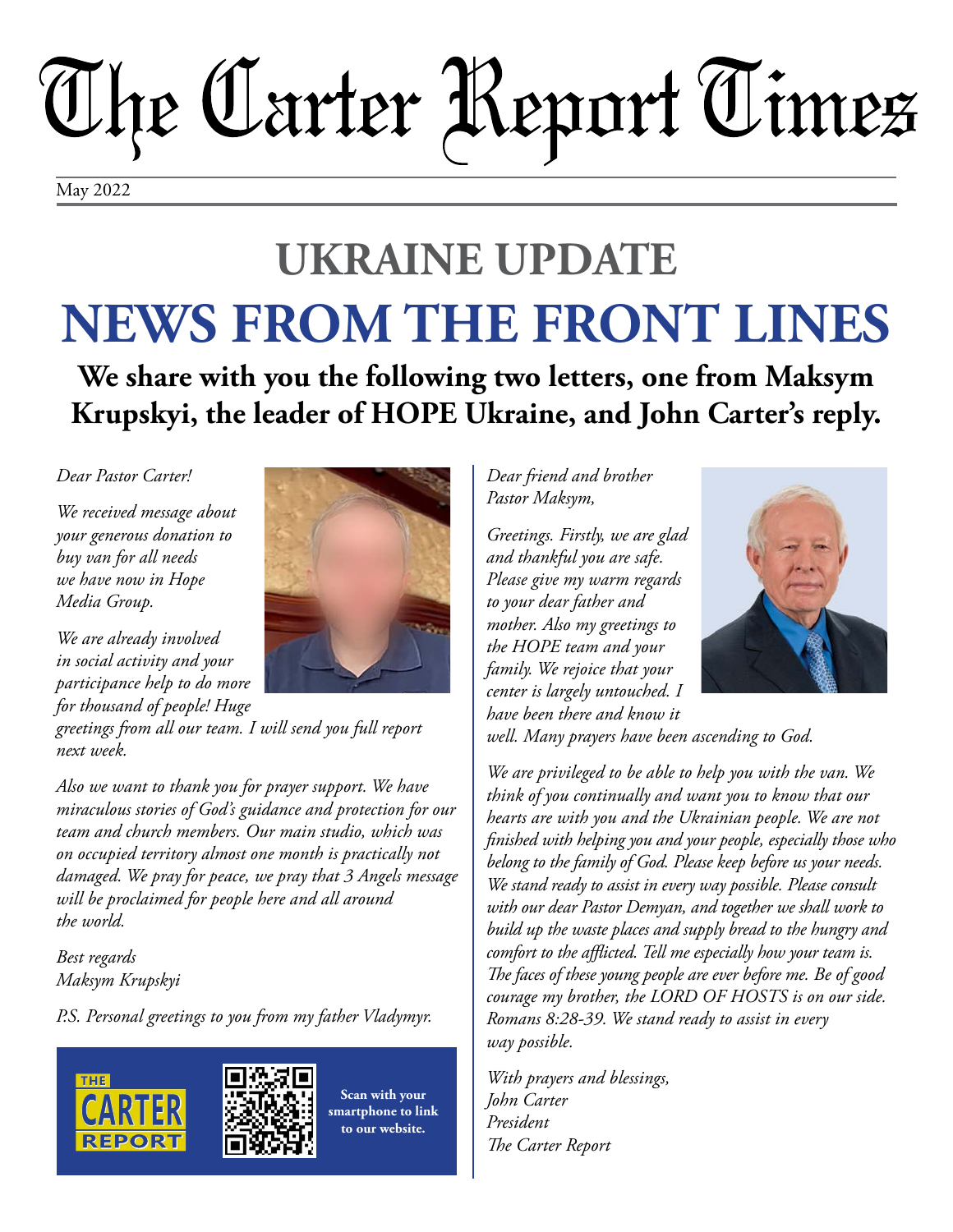## **UKRAINE PLEADS**

You have seen the devastation on TV. You have seen the black body bags. You have seen the crowds of refugees. You have seen the tanks and missiles, the weeping widows, the pregnant woman on a gurney outside the destroyed hospital. **NOW IS THE TIME TO ACT.**

**In Australia and New Zealand,** 

**please send your gift to: HAROLD HARKER THE CARTER REPORT PO Box 861 Terrigal, NSW 2260 or give online at www.cartereport.org**





### **Australian Carter Report Ukraine Relief Committee**

- **• Pastor Harold Harker**
- **• Doctor John Hammond**
- **• Doctor Alex Currie**
- **• Mrs. Pam Ludowici**







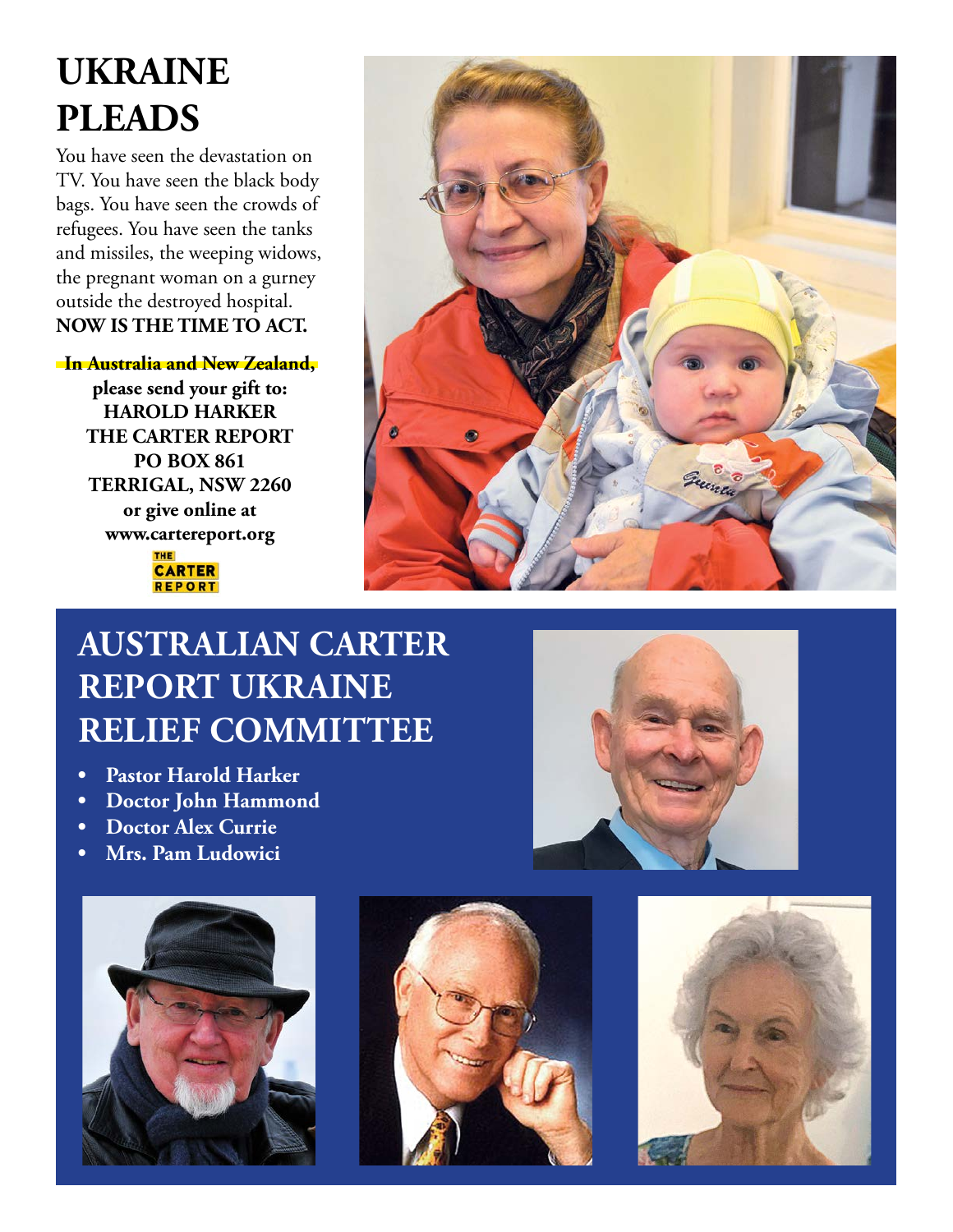







Your gift will go by a secure channel to Kiev, capital of Ukraine. Your gift will be used by our HOPE Ukraine team with The Carter Report to bring hope and life to the victims of the invasion.

> **In North America and elsewhere,**

**please send your gift\* to: JOHN CARTER THE CARTER REPORT PO BOX 1900 THOUSAND OAKS, CA 91358 or give online at www.cartereport.org**



*Jesus said, "Inasmuch as you did it unto one of the least of these my brethren, you did it unto me."*

#### **All gifts to The Carter Report in the United States are tax-deductible.**

\* All gifts designated for specific gifts will be applied to those projects,<br>and up to 10% may be used for administering the gift. (However,<br>during this time of the invasion of Ukraine, 100% of gifts marked<br>specifically fo Ukraine.) Occasionally if we receive more contributions for a given<br>project than can be wisely applied to that project, we may use those<br>funds to meet a similar need. Contributions are accepted with the<br>understanding that